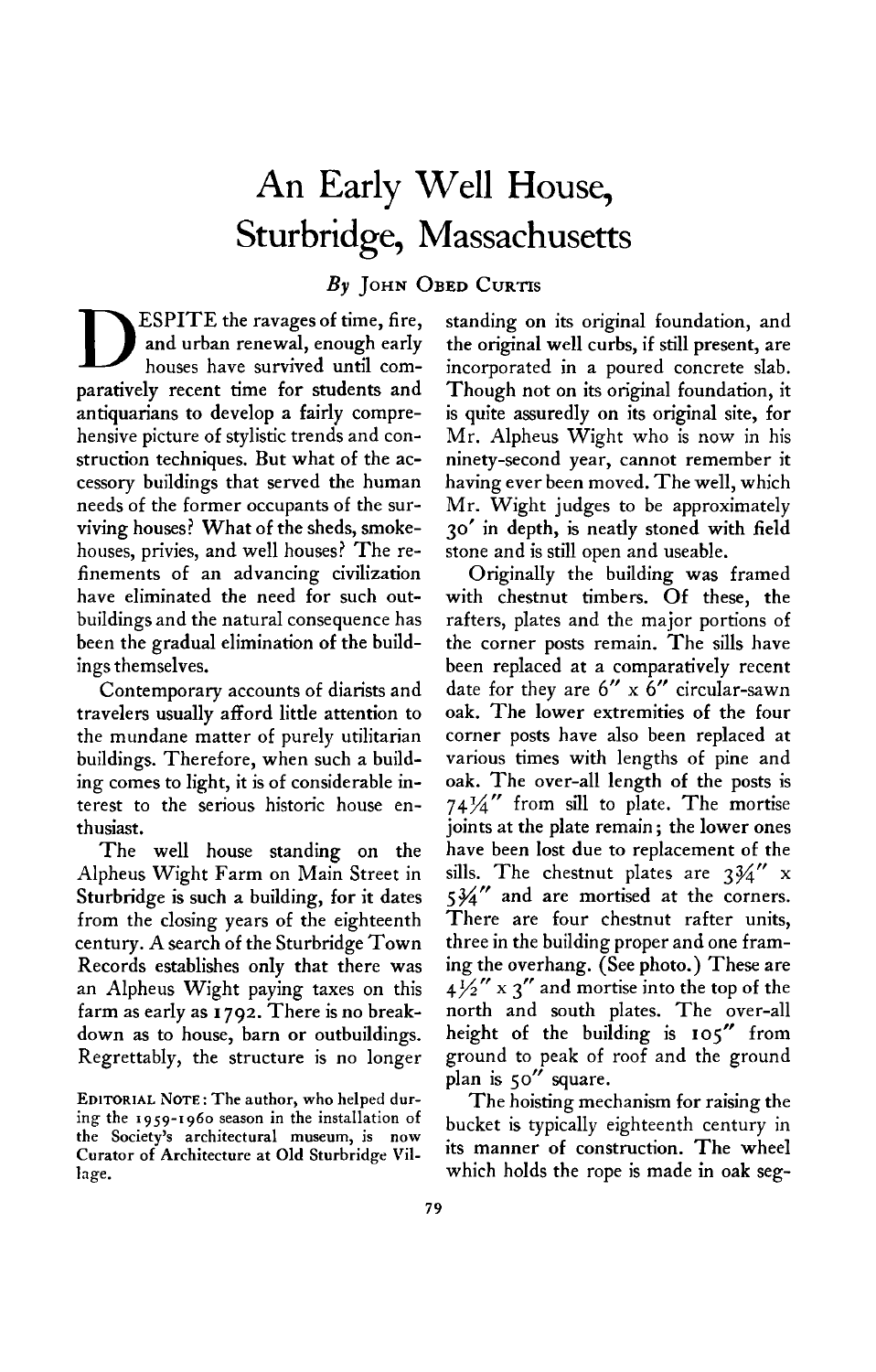**ments with applied flanges of pine to keep the rope aligned as it is wound onto the drum. The outside diameter of these flanges is 30". The shaft on which the wheel is mounted is an oak timber hewn to eight sides. It tapers to a round section at the ends and is bound with narrow**  ( $\frac{3}{8}$ " wide) wrought-iron bands. This **style of shafting appears in the plates of the Diderot Encyclopedia and in the I 795 book on millwrighting by Oliver Evans. The shaft ends are let into the inner faces of the north and south plates. At the north plate it simply seats in a socket, while at the south plate, means are provided for its removal by a short length of oak which is nailed to the underside of the plate and closes the gain which receives the shaft. The nails used for this are hand wrought and appear to have never been disturbed. At the shaft end opposite the wheel is affixed a broad leather strap (3 g" wide by almost 3/16" thick) which carries the counterweight to ease the lifting of a full bucket. This weight is a good-sized field stone, drilled through and fastened by a wrought-iron yoke to the belt. Innumerable tacks embedded in the shaft testify to many replacements of the leather belt through the years.** 

**The north and east sides of the building are sheathed completely, while the south and west sides are sheathed from ground level to a height of 35s". The**  openings on these two sides are  $40\frac{1}{2}$  to **the top of the arch. New England weather dictated the placement of the openings; the closed sides shield the well against the nor'easter and the south and west placement of the openings receive the long afternoon sun as well as allow the user access on the lee side of the building. All the sheathing boards are 50" long and**  **cover in one stretch the sides of the structure. They vary considerably in width; the widest being 22" to 25" and show up-and-down saw marks on their inner unpainted surfaces. The exterior surfaces of these original boards show considerable erosion and are painted white at present. The east wall is the only one in which the sheathing is half lapped, perhaps as an extra weather seal, and here the wall is presumably a replacement in its entirety. Replacement it may be, but certainly an old one for the nails are squareheaded cut nails of the early nineteenth-century type. These east wallboards are considerably narrower ( IO"-15") than the originals in the other three walls. There are two boards in the north wall showing circular saw marks on their inner surfaces which are obviously the most recent replacements. They are secured by common wire nails. The earliest sheath-** $\int$  **ing** examples are **I**  $1/16''$  strong in **thickness and boast wrought nails. All weather boarding is pine.** 

**The "Spout," projecting 13%" out from the north side of the building, is either a comparatively recent addition or is entirely a replacement. All nails in it are round wire common nails, and the boards are of a conventional thickness. This spout provided a means for emptying the filled bucket inside the well house; the water would then run down the spout and into a second bucket outside-a clever device to eliminate the need for lifting the heavy full bucket over the waist-high well house wall.** 

**There is one original or very early molding in situ along the eaves on the north side of the building. It is a very shallow triangle in section, with the shortest side tucked up under the overhang of the roof. It is not, as first suspected, a clap-**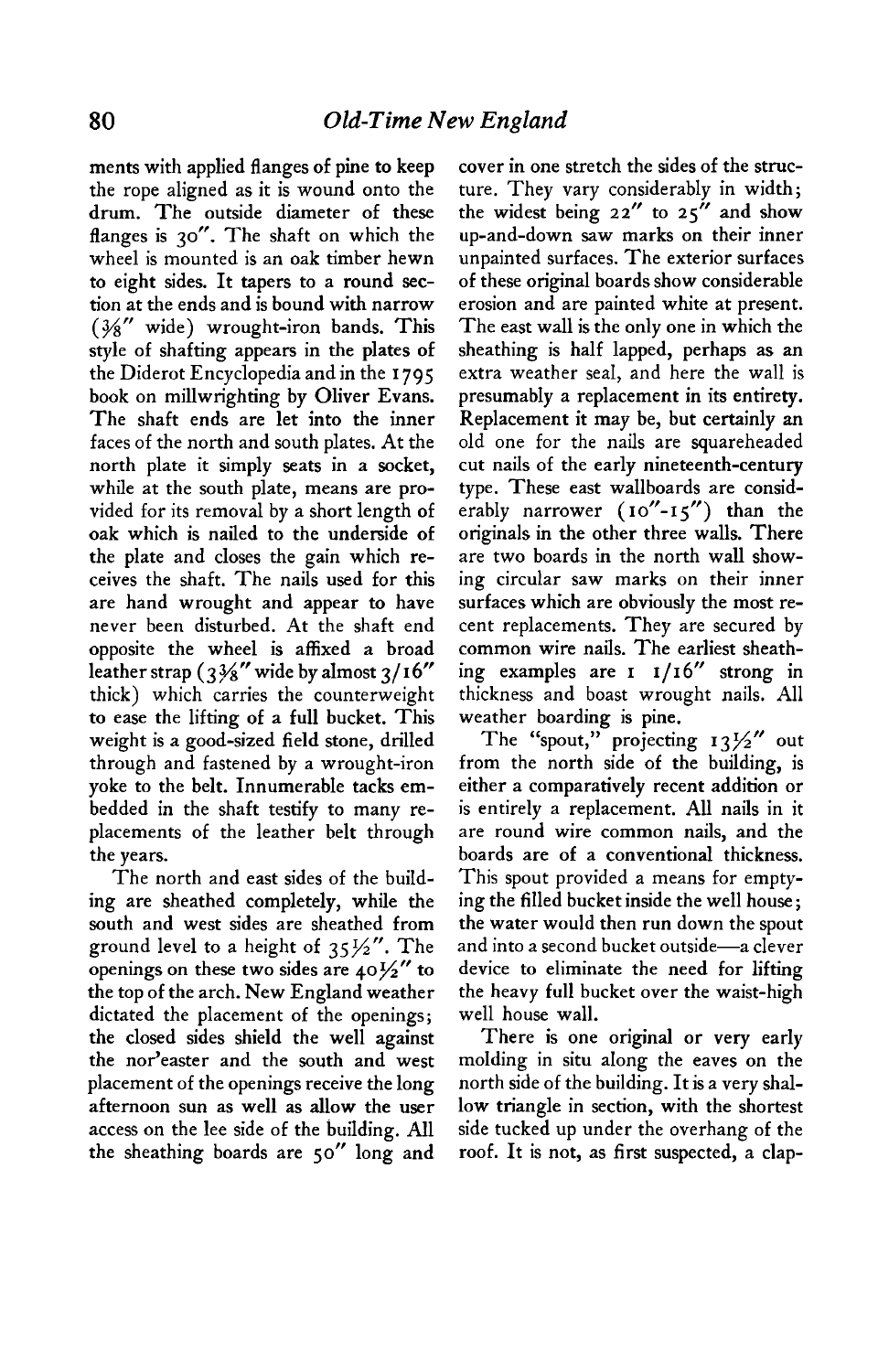**board laid upside down. It is 3" high. The comparable molding along the eaves on the south side is missing.** 

**The verge boards are put on with wrought nails except where repairs have been made on the west gable end. Here wire nails have been used. The roof is now covered with slate-asphalt shingles** 



**WELL HOUSE, ALPHEUS WIGHT FARM, STURBRIDGE, MASSACHUSETTS (SOUTH SIDE) Photograph by the author.** 

**laid on over wooden shingles. The visible butt ends of the wooden shingles prove them to be modern. It is quite possible that the roofers are original due to their discoloration and the great number of nails run through them.** 

**From such a simply conceived building as this little well house it is difficult to draw many conclusions as to date of the building based on stylistic detail. However, there are certain factors which should serve to substantiate a late eight-** **eenth-century date. Among these are the complete absence of any architectural detail suggesting the Greek Revival school of the early nineteenth century. The single molding under the north eave is not a Greek Revival profile. There is no horizontal facia board at either of the gable ends which would complete a classi**cal tympanum. The verge boards con**tinue past the sides of the building in following the line of the overhang. These stylistic elements together with the structural details all point to construction predating the 1820-1845 period.** 

**A further rather interesting design element is the shape of the two openings in the west and south sides providing access to the well proper. This form, roughly a square surmounted by a half circle, is one which appears in several contexts during the eighteenth century. It is a familiar shape for tall clock faces and grave markers. It also appears in more sophisticated examples of feather-edged paneling particularly in the Connecticut River Valley area and into Connecticut.** 

**All in all, the building is in an excellent state of preservation and all members appear to be sound. There is considerable evidence of repair and replacement, but all assuredly valid, for the building shows no sign of radical change in its original form or fabric. The remaining original elements are certainly conclusive evidence to date it possibly very early nineteenth, but more likely late eighteenth century as the applied metal date on the west gable end would hopefully suggest.** 

**An interesting footnote to this discussion of an early well house is the following letter received from Mrs. Foster Stearns of Exeter, New Hampshire, who, as a girl of six to twelve, used to spend summers on the Wight Farm in Sturbridge. In part she says:**